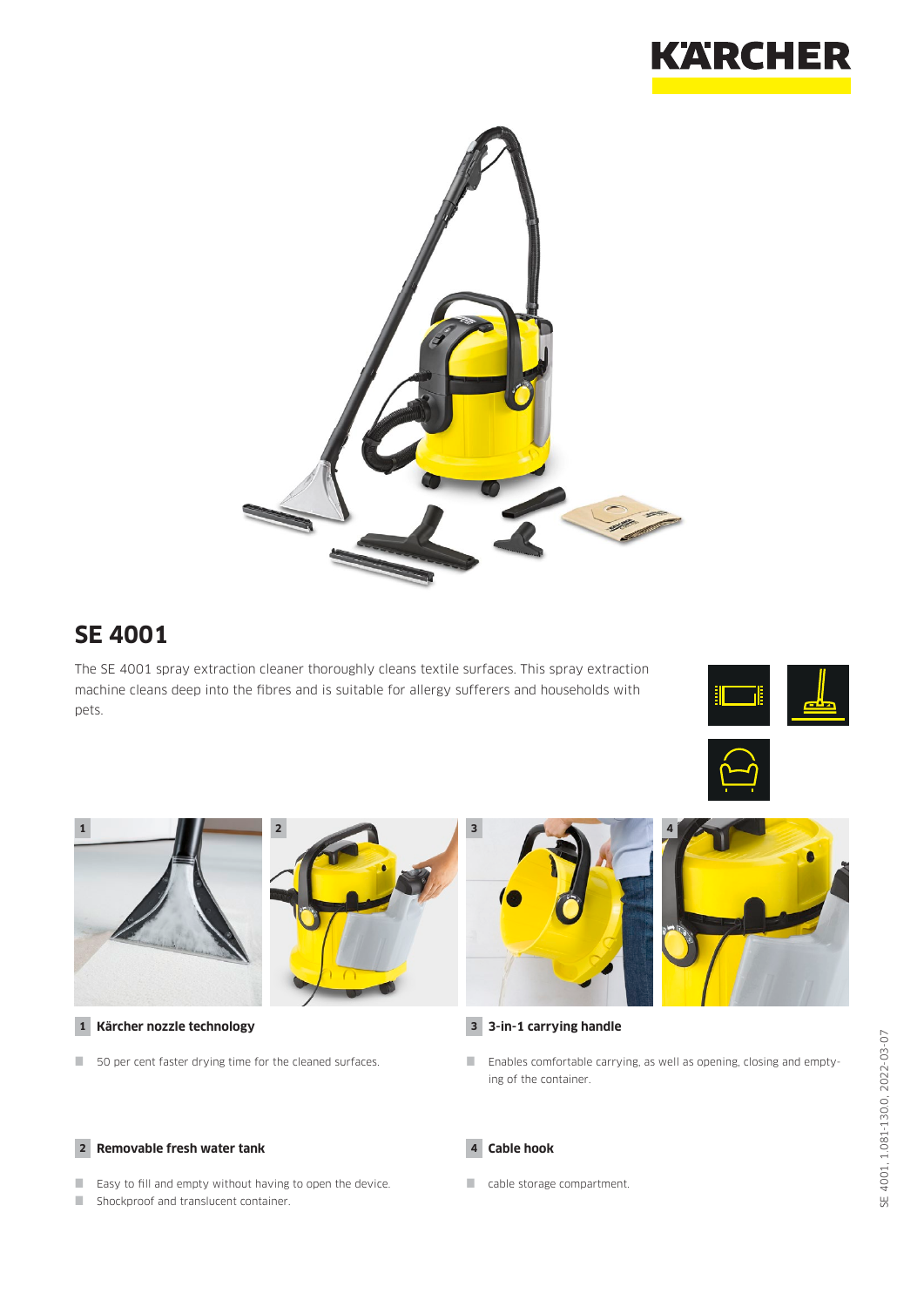# TECHNICAL DATA AND EQUIPMENT

## **KARCHER**



### **SE 4001**

Large removable fresh water tank

Kärcher nozzle technology: 50 per cent faster drying time

Robust plastic container

|  |  | Equipment |  |
|--|--|-----------|--|
|  |  |           |  |
|  |  |           |  |

| <b>EQUIPRIES</b>                                        |          |                                              |                                     |   |
|---------------------------------------------------------|----------|----------------------------------------------|-------------------------------------|---|
| Spray extraction hose with handle                       | m        | $\overline{2}$                               | Convenient 3-in-1 carrying handle   | П |
| <b>Spray extraction tubes</b>                           |          | <b>piece(s) / m</b> $2 \times 0.5$ / Plastic | Accessory storage on the device     |   |
| Spray extraction nozzle with hard<br>surface attachment |          |                                              | Storage compartment for small parts | ш |
| Wet and dry floor nozzle                                |          | clips                                        |                                     |   |
| Dry vacuum nozzle                                       |          | clips                                        |                                     |   |
| Crevice nozzle                                          |          | normal                                       |                                     |   |
| Upholstery nozzle                                       |          | П                                            |                                     |   |
| Paper filter bag                                        | piece(s) |                                              |                                     |   |
| <b>Foam filter</b>                                      |          | ■                                            |                                     |   |
| <b>Detergents</b>                                       | ml       | Carpet Cleaner RM 519 100                    |                                     |   |
| Sturdy bumper                                           |          |                                              |                                     |   |
| ■ the about and the Alan and and a computer.            |          |                                              |                                     |   |

 $\blacksquare$  Included in the scope of supply.